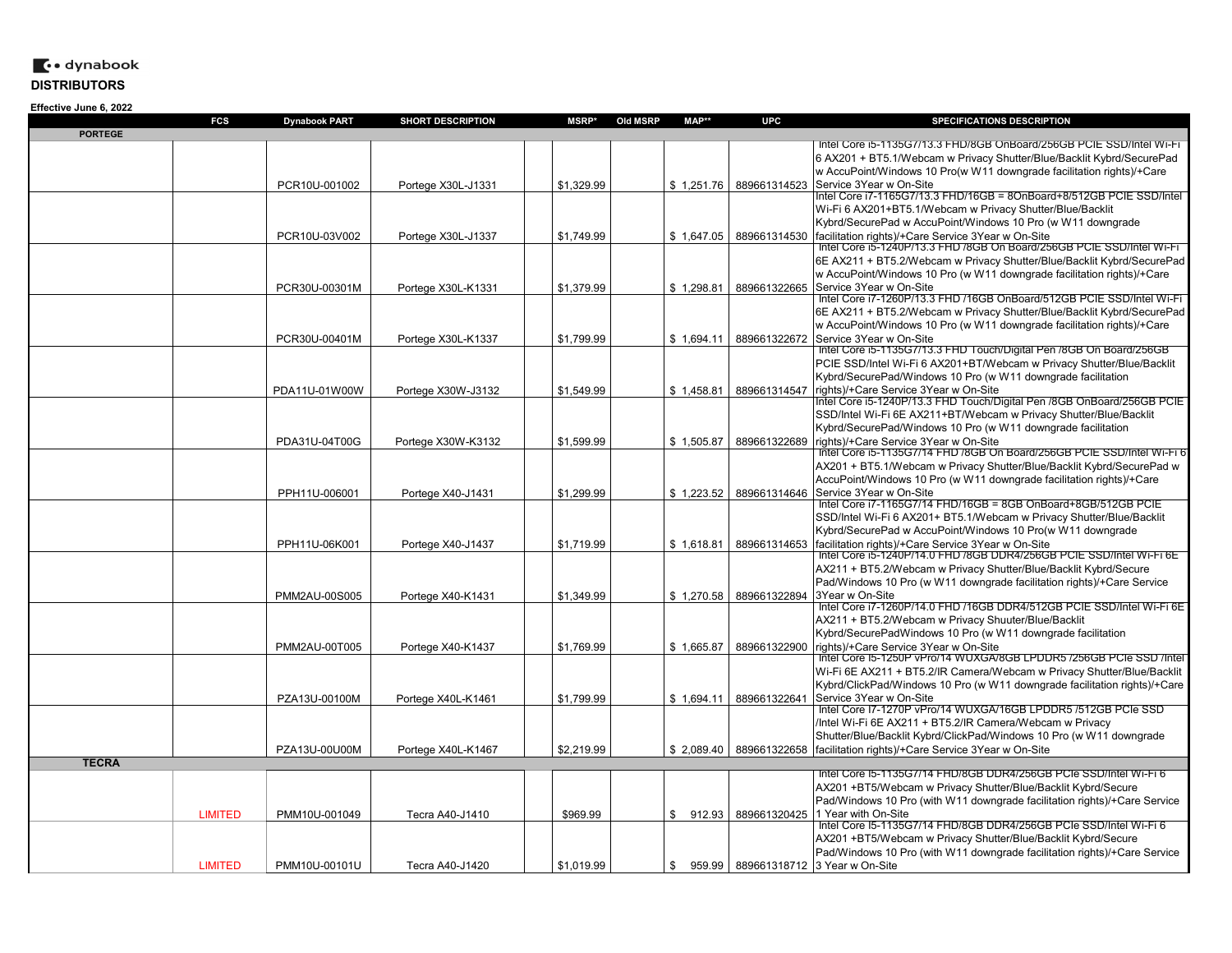| FCS            | <b>Dynabook PART</b> | <b>SHORT DESCRIPTION</b> | <b>MSRP*</b><br><b>Old MSRP</b> | MAP**        | <b>UPC</b>   | <b>SPECIFICATIONS DESCRIPTION</b>                                                           |
|----------------|----------------------|--------------------------|---------------------------------|--------------|--------------|---------------------------------------------------------------------------------------------|
|                |                      |                          |                                 |              |              | Intel Core 17-1165G7/14 FHD/16GB DDR4/512GB PCIe SSD/Intel Wi-Fi 6                          |
|                |                      |                          |                                 |              |              | AX201 +BT5/Webcam w Privacy Shutter/Blue/Backlit Kybrd/Secure                               |
|                |                      |                          |                                 |              |              | Pad/Windows 10 Pro (with W11 downgrade facilitation rights)/+Care Service                   |
| <b>LIMITED</b> | PMM10U-0CW049        | Tecra A40-J1418          | \$1,309.99                      | \$1,232.93   | 889661320432 | 1 Year with On-Site                                                                         |
|                |                      |                          |                                 |              |              | Intel Core I7-1165G7/14 FHD/16GB DDR4/512GB PCIe SSD/Intel Wi-Fi 6                          |
|                |                      |                          |                                 |              |              | AX201 +BT5/Webcam w Privacy Shutter/Blue/Backlit Kybrd/Secure                               |
|                |                      |                          |                                 |              |              | Pad/Windows 10 Pro (with W11 downgrade facilitation rights)/+Care Service                   |
| <b>LIMITED</b> | PMM10U-0CW044        | Tecra A40-J1428          | \$1,359.99                      | \$1,279.99   |              | 889661320449 3 Year w On-Site                                                               |
|                |                      |                          |                                 |              |              | Intel Core 15-1240P/14 FHD 1920 x 1080/8GB DDR4/256GB PCIe SSD/Intel                        |
|                |                      |                          |                                 |              |              | Wi-Fi 6E (Gig+) AX211+BT 5.2/Webcam w Privacy Shutter/Blue/Backlit                          |
|                |                      |                          |                                 |              |              | Kybrd/ClickPad/Windows 10 Pro (with W11 downgrade facilitation                              |
|                | PMM20U-01F005        | Tecra A40-K1411          | \$1,019.99                      | \$<br>959.99 | 889661322917 | rights)/+Care Service 1Year with On-Site                                                    |
|                |                      |                          |                                 |              |              | Intel Core I5-1240P/14 FHD/8GB DDR4/256GB SSD/Intel Wi-Fi 6E (Gig+)                         |
|                |                      |                          |                                 |              |              | AX211+BT 5.2/Webcam w Privacy Shutter/Blue/Backlit                                          |
|                |                      |                          |                                 |              |              | Kybrd/ClickPad/Windows 10 Pro (with W11 downgrade facilitation                              |
|                | PMM20U-01F004        | Tecra A40-K1431          | \$1.069.99                      | \$1,007.05   | 889661322924 | rights)/+Care Service 3Year with On-Site                                                    |
|                |                      |                          |                                 |              |              |                                                                                             |
|                |                      |                          |                                 |              |              | ntel Core I7-1260P/14 FHD/16GB DDR4/512GB SSD/Intel Wi-Fi 6E (Gig+) AX211+BT                |
|                |                      |                          |                                 |              |              | 5.2/Webcam w Privacy Shutter/Blue/Backlit Kybrd/ClickPadWindows 10 Pro (with                |
|                | PMM20U-01G005        | Tecra A40-K1418          | \$1,359.99                      | \$1,279.99   | 889661322931 | W11 downgrade facilitation rights)/+Care Service 1Year with On-Site                         |
|                |                      |                          |                                 |              |              |                                                                                             |
|                |                      |                          |                                 |              |              | Intel Core I7-1260P/14 FHD/16GB DDR4/512GB SSD/Intel Wi-Fi 6E (Gig+) AX211+BT               |
|                |                      |                          |                                 |              |              | 5.2/Webcam w Privacy Shutter/Blue/Backlit Kybrd/ClickPadWindows 10 Pro (with                |
|                | PMM20U-01G004        | Tecra A40-K1438          | \$1,409.99                      | \$1,327.05   | 889661322948 | W11 downgrade facilitation rights)/+Care Service 3Year with On-Site                         |
|                |                      |                          |                                 |              |              | Intel Core 15-1135G7/15.6 HD/8GB DDR4/256GB PCIe SSD/Intel Wi-Fi 6                          |
|                |                      |                          |                                 |              |              | AX201 +BT5/Webcam w Privacy Shutter/Blue/Backlit Kybrd/Secure                               |
|                |                      |                          |                                 |              |              | Pad/Windows 10 Pro (with W11 downgrade facilitation rights)/+Care Service                   |
| <b>LIMITED</b> | PML10U-04S04Q        | Tecra A50-J1510          | \$919.99                        | \$<br>865.87 | 889661320388 | 1 Year with On-Site                                                                         |
|                |                      |                          |                                 |              |              | Intel Core I5-1135G7/15.6 HD/8GB DDR4/256GB PCIe SSD/Intel Wi-Fi 6                          |
|                |                      |                          |                                 |              |              | AX201 +BT5/Webcam w Privacy Shutter/Blue/Backlit Kybrd/Secure                               |
|                |                      |                          |                                 |              |              | Pad/Windows 10 Pro (with W11 downgrade facilitation rights)/+Care Service                   |
| <b>LIMITED</b> | PML10U-04S014        | Tecra A50-J1530          | \$969.99                        | \$<br>912.93 | 889661318705 | 3 Year w On-Site                                                                            |
|                |                      |                          |                                 |              |              | Intel Core I5-1135G7/15.6 FHD/8GB DDR4/256GB PCIe SSD/Intel Wi-Fi 6                         |
|                |                      |                          |                                 |              |              | AX201 +BT5/Webcam w Privacy Shutter/Blue/Backlit Kybrd/Secure                               |
|                |                      |                          |                                 |              |              | Pad/Windows 10 Pro (with W11 downgrade facilitation rights)/+Care Service                   |
| <b>LIMITED</b> | PML10U-00904Q        | Tecra A50-J1511          | \$969.99                        | \$<br>912.93 | 889661320395 | 1 Year with On-Site                                                                         |
|                |                      |                          |                                 |              |              | Intel Core I5-1135G7/15.6 FHD/8GB DDR4/256GB PCIe SSD/Intel Wi-Fi 6                         |
|                |                      |                          |                                 |              |              | AX201 +BT5/Webcam w Privacy Shutter/Blue/Backlit Kybrd/Secure                               |
|                |                      |                          |                                 |              |              | Pad/Windows 10 Pro (with W11 downgrade facilitation rights)/+Care Service                   |
| <b>LIMITED</b> | PML10U-009014        | Tecra A50-J1531          | \$1,019.99                      | \$<br>959.99 | 889661318675 | 3 Year w On-Site                                                                            |
|                |                      |                          |                                 |              |              | Intel Core I7-1165G7/15.6 FHD/8GB DDR4/256GB PCIe SSD/Intel Wi-Fi 6                         |
|                |                      |                          |                                 |              |              | AX201 +BT5/Webcam w Privacy Shutter/Blue/Backlit Kybrd/Secure                               |
|                |                      |                          |                                 |              |              | Pad/Windows 10 Pro (with W11 downgrade facilitation rights)/+Care Service                   |
| <b>LIMITED</b> | PML10U-01X04Q        | Tecra A50-J1515          | \$1,079.99                      | \$1,016.46   | 889661320401 | 1 Year with On-Site                                                                         |
|                |                      |                          |                                 |              |              | Intel Core I7-1165G7/15.6 FHD/8GB DDR4/256GB PCIe SSD/Intel Wi-Fi 6                         |
|                |                      |                          |                                 |              |              | AX201 +BT5/Webcam w Privacy Shutter/Blue/Backlit Kybrd/Secure                               |
|                |                      |                          |                                 |              |              | Pad/Windows 10 Pro (with W11 downgrade facilitation rights)/+Care Service                   |
| <b>LIMITED</b> |                      |                          |                                 |              |              | 3 Year w On-Site                                                                            |
|                | PML10U-01X014        | Tecra A50-J1535          | \$1,129.99                      | \$1,063.52   | 889661318699 | Intel Core I7-1165G7/15.6 FHD/16GB DDR4/512GB PCIe SSD/Intel Wi-Fi 6                        |
|                |                      |                          |                                 |              |              | AX201 +BT5/Webcam w Privacy Shutter/Blue/Backlit Kybrd/Secure                               |
|                |                      |                          |                                 |              |              |                                                                                             |
|                |                      |                          |                                 |              |              | Pad/Windows 10 Pro (with W11 downgrade facilitation rights)/+Care Service                   |
| <b>LIMITED</b> | PML10U-00C04Q        | Tecra A50-J1518          | \$1,309.99                      | \$1,232.93   | 889661320418 | 1 Year with On-Site<br>Intel Core I7-1165G7/15.6 FHD/16GB DDR4/512GB PCIe SSD/Intel Wi-Fi 6 |
|                |                      |                          |                                 |              |              | AX201 +BT5/Webcam w Privacy Shutter/Blue/Backlit Kybrd/Secure                               |
|                |                      |                          |                                 |              |              | Pad/Windows 10 Pro (with W11 downgrade facilitation rights)/+Care Service                   |
|                |                      |                          |                                 |              |              |                                                                                             |
| <b>LIMITED</b> | PML10U-00C014        | Tecra A50-J1538          | \$1.359.99                      | \$1,279.99   | 889661318682 | 3 Year w On-Site                                                                            |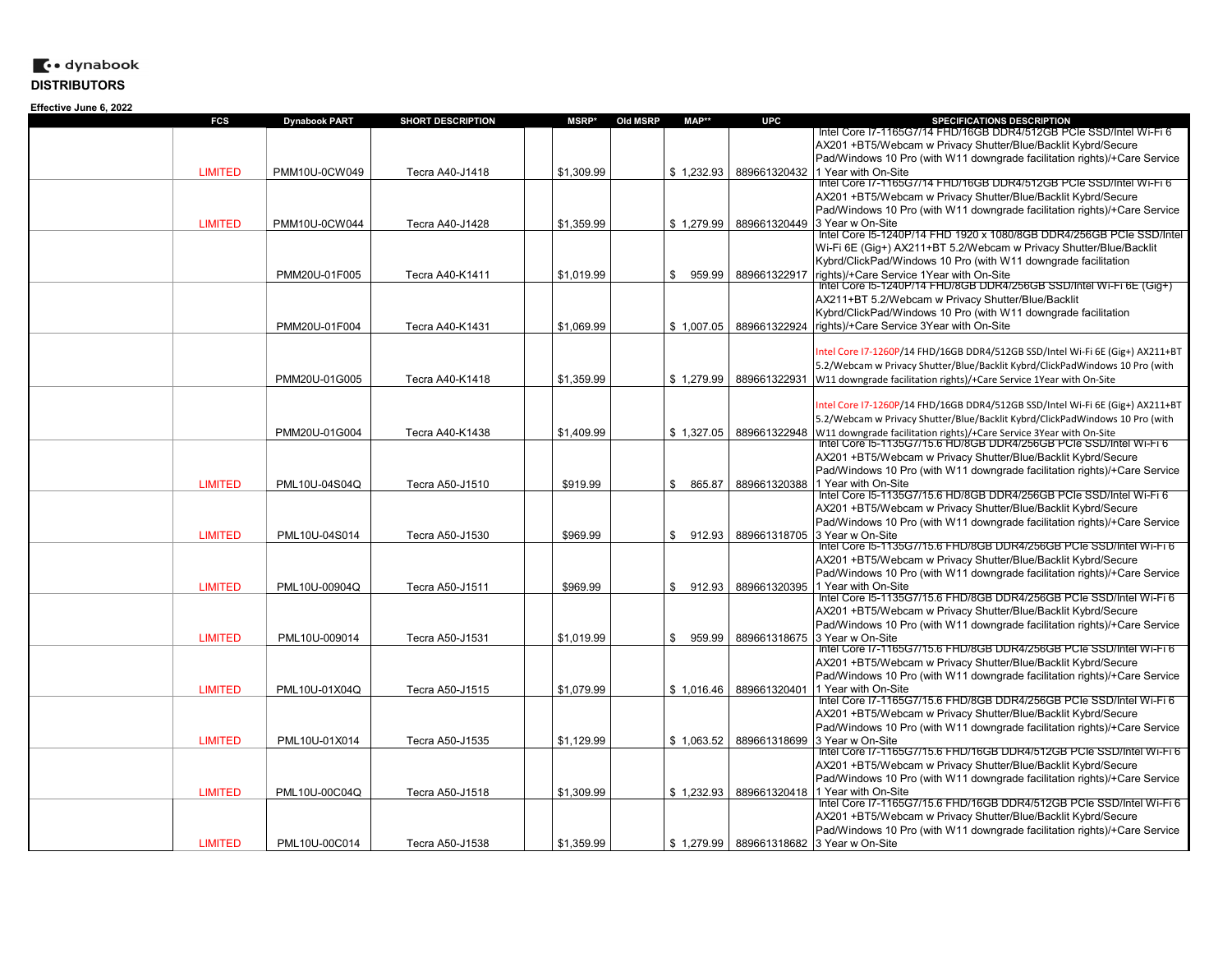|                      | FCS                 | <b>Dynabook PART</b> | <b>SHORT DESCRIPTION</b>   | <b>MSRP*</b> | Old MSRP | MAP**        | <b>UPC</b>   | SPECIFICATIONS DESCRIPTION                                                                                   |
|----------------------|---------------------|----------------------|----------------------------|--------------|----------|--------------|--------------|--------------------------------------------------------------------------------------------------------------|
|                      |                     |                      |                            |              |          |              |              | Intel Core I5-1240P/15.6 HD/8GB/256GB SSD/Intel Wi-Fi 6E (Gig+)                                              |
|                      |                     |                      |                            |              |          |              |              | AX211+BT 5.2/Webcam w Privacy Shutter/Blue/Backlit                                                           |
|                      |                     |                      |                            |              |          |              |              | Kybrd/ClickPadWindows 10 Pro (with W11 downgrade facilitation                                                |
|                      |                     | PML20U-00T007        | Tecra A50-K1510            | \$969.99     |          | \$<br>912.93 | 889661322955 | rights)/+Care Service 1Year with On-Site                                                                     |
|                      |                     |                      |                            |              |          |              |              | Intel Core I5-1240P/15.6 HD/8GB/256GB SSD/Intel Wi-Fi 6E (Gig+)                                              |
|                      |                     |                      |                            |              |          |              |              | AX211+BT 5.2/Webcam w Privacy Shutter/Blue/Backlit                                                           |
|                      |                     |                      |                            |              |          |              |              | Kybrd/ClickPadWindows 10 Pro (with W11 downgrade facilitation                                                |
|                      |                     | PML20U-00T006        | Tecra A50-K1530            | \$1.019.99   |          | \$<br>959.99 | 889661322962 | rights)/+Care Service 3Year with On-Site                                                                     |
|                      |                     |                      |                            |              |          |              |              | Intel Core I5-1240P/15.6 FHD/8GB/256GB SSD/Intel Wi-Fi 6E (Gig+)                                             |
|                      |                     |                      |                            |              |          |              |              | AX211+BT 5.2/Webcam w Privacy Shutter/Blue/Backlit                                                           |
|                      |                     |                      |                            |              |          |              |              | Kybrd/ClickPad/Windows 10 Pro (with W11 downgrade facilitation                                               |
|                      |                     | PML20U-00U007        | Tecra A50-K1511            | \$1,019.99   |          | \$<br>959.99 | 889661322979 | rights)/+Care Service 1Year with On-Site                                                                     |
|                      |                     |                      |                            |              |          |              |              | lntel Core I5-1240P/15.6 FHD/8GB/256GB SSD/Intel Wi-Fi 6E (Gig+)                                             |
|                      |                     |                      |                            |              |          |              |              | AX211+BT 5.2/Webcam w Privacy Shutter/Blue/Backlit                                                           |
|                      |                     |                      |                            |              |          |              |              | Kybrd/ClickPad/Windows 10 Pro (with W11 downgrade facilitation                                               |
|                      |                     | PML20U-00U006        | Tecra A50-K1531            | \$1,069.99   |          | \$1,007.05   | 889661322986 | rights)/+Care Service 3Year with On-Site                                                                     |
|                      |                     |                      |                            |              |          |              |              | Intel Core I7-1260P/15.6 FHD/16GB /512GB SSD/Intel Wi-Fi 6E (Gig+)                                           |
|                      |                     |                      |                            |              |          |              |              | AX211+BT 5.2/Webcam w Privacy Shutter/Blue/Backlit                                                           |
|                      |                     |                      |                            |              |          |              |              | Kybrd/ClickPad/Windows 10 Pro (with W11 downgrade facilitation                                               |
|                      |                     | PML20U-00W007        | Tecra A50-K1518            | \$1,359.99   |          | \$1,279.99   | 889661323006 | rights)/+Care Service 1Year with On-Site                                                                     |
|                      |                     |                      |                            |              |          |              |              | lntel Core I7-1260P/15.6 FHD/16GB/512GB SSD/Intel Wi-Fi 6E (Gig+)                                            |
|                      |                     |                      |                            |              |          |              |              | AX211+BT 5.2/Webcam w Privacy Shutter/Blue/Backlit                                                           |
|                      |                     |                      |                            |              |          |              |              | Kybrd/ClickPad/Windows 10 Pro (with W11 downgrade facilitation                                               |
|                      |                     | PML20U-00W006        |                            | \$1,409.99   |          | \$1.327.05   | 889661322993 | rights)/+Care Service 3Year with On-Site                                                                     |
|                      |                     |                      | Tecra A50-K1538            |              |          |              |              |                                                                                                              |
| <b>SATELLITE PRO</b> |                     |                      |                            |              |          |              |              |                                                                                                              |
|                      |                     |                      |                            |              |          |              |              | Intel Core I3-1005G1/15.6 FHD/8GB DDR4/256GB PCIe SSD/Wireless                                               |
|                      |                     |                      |                            |              |          |              |              | 802.11ac + Bluetooth/Webcam/Black/ClickPad/Windows 10 Pro/1 Yr Std                                           |
|                      | Limited             | PYS33U-01Q022        | Satellite Pro C50-H15200   | \$649.99     |          | \$649.99     | 889661314677 | Limited Warrantv                                                                                             |
|                      |                     |                      |                            |              |          |              |              | Intel Core I5-1035G1/15.6 FHD/8GB DDR4/256GB PCIe SSD/Wireless                                               |
|                      |                     |                      |                            |              |          |              |              | 802.11ac + Bluetooth/Webcam/Black/ClickPad/Windows 10 Pro/1 Yr Std                                           |
|                      | Limited             | PYS33U-012022        | Satellite Pro C50-H15210   | \$749.99     |          | \$749.99     | 889661314691 | Limited Warranty                                                                                             |
|                      |                     |                      |                            |              |          |              |              | Intel Core I7-1065G7/15.6 FHD/16GB DDR4/512GB PCIe SSD/Wireless                                              |
|                      |                     |                      |                            |              |          |              |              | 802.11ac + Bluetooth/Webcam/Black/ClickPad/Windows 10 Pro/1 Yr Std                                           |
|                      | <b>DISCONTINUED</b> | PYS33U-03F022        | Satellite Pro C50-H15250   | \$899.99     |          | \$899.99     |              | 889661318880 Limited Warranty                                                                                |
|                      |                     |                      |                            |              |          |              |              | Intel Core I3-1005G1/14 FHD/8GB DDR4/256GB PCIe SSD/Wireless                                                 |
|                      |                     |                      |                            |              |          |              |              | 802.11ac + Bluetooth/Webcam/Black/ClickPad/Windows 10 Pro/1 Yr Std                                           |
|                      | Limited             | PYS36U-00Y03R        | Satellite Pro C40-H14200   | \$599.99     |          | \$599.99     | 889661314721 | Limited Warranty                                                                                             |
|                      |                     |                      |                            |              |          |              |              | Intel Core I5-1035G1/14 FHD/8GB DDR4/256GB PCIe SSD/Wireless                                                 |
|                      |                     |                      |                            |              |          |              |              | 802.11ac + Bluetooth/Webcam/Black/ClickPad/Windows 10 Pro/1 Yr Std                                           |
|                      | Limited             | PYS36U-00K03R        | Satellite Pro C40-H14210   | \$749.99     |          | \$749.99     | 889661314738 | Limited Warranty                                                                                             |
|                      |                     |                      |                            |              |          |              |              | Intel Core i5-1135G7/15.6 FHD/8GB DDR4/256GB PCIe SSD/Wireless                                               |
|                      |                     |                      |                            |              |          |              |              | 802.11ax + Bluetooth/Webcam/Black/ClickPad/Windows 11 Pro/+Care                                              |
|                      |                     | PYS43U-00E00F        | Satellite Pro C50-J15210   | \$769.99     |          | \$769.99     |              | 889661320715 Service 1 Year with On-Site                                                                     |
|                      |                     |                      |                            |              |          |              |              | Intel Core I7-1165G7/15.6 FHD/16GB DDR4/512GB PCIe SSD/Wireless                                              |
|                      |                     |                      |                            |              |          |              |              | 802.11ax + Bluetooth/Webcam/Black/ClickPad/Windows 11 Pro/+Care                                              |
|                      |                     | PYS43U-00F00F        | Satellite Pro C50-J15250   | \$929.99     |          | \$929.99     |              | 889661320722 Service 1 Year with On-Site                                                                     |
|                      |                     |                      |                            |              |          |              |              | Intel Core i5-1135G7/14 FHD/8GB DDR4/256GB PCIe SSD/Wireless                                                 |
|                      |                     |                      |                            |              |          |              |              | 802.11ax + Bluetooth/Webcam/Black/ClickPad/Windows 11 Pro/+ Care                                             |
|                      |                     |                      |                            |              |          |              |              | Service 1 Year with On-Site                                                                                  |
|                      |                     | PYS46U-00D00E        | Satellite Pro C40-J14210   | \$769.99     |          | \$769.99     | 889661320739 | Intel Core i5-1135G7/14 FHD/8GB DDR4/256GB PCIe                                                              |
|                      |                     |                      |                            |              |          |              |              |                                                                                                              |
|                      |                     |                      |                            |              |          |              |              | SSD/Wireless802.11ax+Bluetooth/Webcam/Black/ClickPad/Windows 11 Pro                                          |
|                      | Edu K-12 Only       | PYS46U-02L01G        | Satellite Pro C40-J14210ED | \$669.99     |          | \$669.99     |              | Education/+Care Service 1 Year with On-Site<br>Intel Core I7-1165G7/14 FHD/16GB DDR4/512GB PCIe SSD/Wireless |
|                      |                     |                      |                            |              |          |              |              |                                                                                                              |
|                      |                     |                      |                            |              |          |              |              | 802.11ax + Bluetooth/Webcam/Black/ClickPad/Windows 11 Pro/+ Care                                             |
|                      |                     | PYS46U-00E00E        | Satellite Pro C40-J14250   | \$929.99     |          | \$929.99     | 889661320746 | Service 1 Year with On-Site                                                                                  |
| <b>Dynabook</b>      |                     |                      |                            |              |          |              |              |                                                                                                              |
|                      |                     |                      |                            |              |          |              |              |                                                                                                              |
|                      |                     |                      |                            |              |          |              |              | Intel Celeron N4020/11.6 HD/4G DDR4/128GB eMMC/802.11ac                                                      |
|                      | Edu K-12 Only       | PYT00U-00M015        | Dynabook E10-S1111ED       | \$319.99     |          | \$319.99     |              | 889661316824 Wireless/Windows 10 Pro Education/+Care Service™ 1 Year with On-Site                            |
|                      |                     |                      |                            |              |          |              |              |                                                                                                              |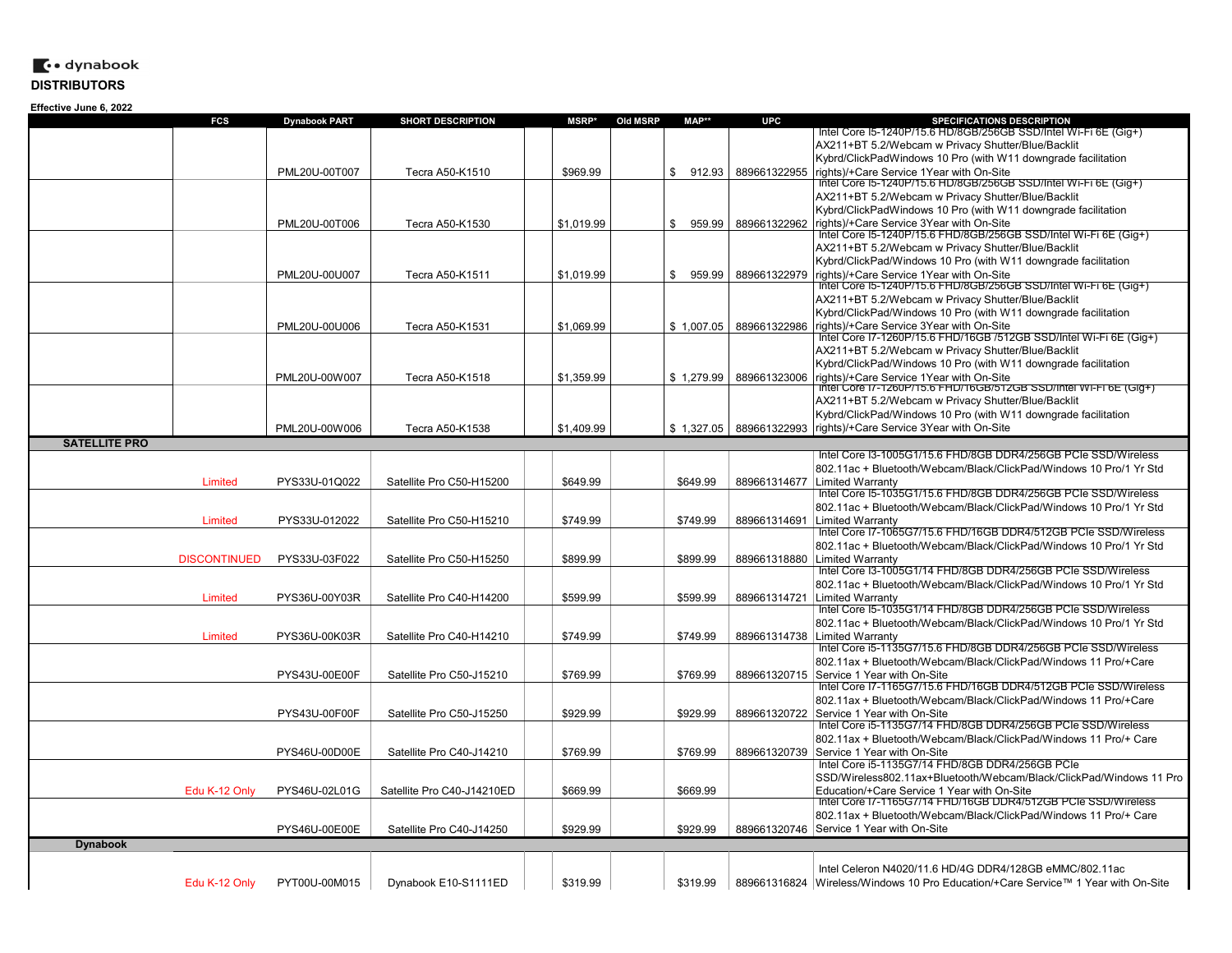| Effective June 6, 2022 |               |                      |                          |              |          |          |              |                                                                                                                                 |  |
|------------------------|---------------|----------------------|--------------------------|--------------|----------|----------|--------------|---------------------------------------------------------------------------------------------------------------------------------|--|
|                        | <b>FCS</b>    | <b>Dynabook PART</b> | <b>SHORT DESCRIPTION</b> | <b>MSRP*</b> | Old MSRP | MAP**    | <b>UPC</b>   | <b>SPECIFICATIONS DESCRIPTION</b>                                                                                               |  |
|                        | Edu K-12 Only | PYT00U-00M016        | Dynabook E10-S1113ED     | \$369.99     |          | \$369.99 | 889661316831 | Intel Celeron N4020/11.6 HD/4G DDR4/128GB eMMC/802.11ac<br>Vireless/Windows 10 Pro Education/+Care Service™ 3 Year with On-Site |  |
|                        |               |                      |                          |              |          |          |              |                                                                                                                                 |  |
|                        |               |                      |                          |              |          |          |              | Intel Celeron N4020/11.6 HD/8G DDR4/128GB eMMC/802.11ac                                                                         |  |
|                        | Edu K-12 Only | PYT00U-00N01D        | Dynabook E10-S1131ED     | \$379.99     |          | \$379.99 |              | <sup>1</sup> 889661317067  Wireless/Windows 10 Pro Education/+Care Service™ 1 Year with On-Site                                 |  |
|                        |               |                      |                          |              |          |          |              | Intel Celeron N4020/11.6 HD/8G DDR4/128GB eMMC/802.11ac                                                                         |  |
|                        | Edu K-12 Only | PYT00U-00N01E        | Dynabook E10-S1133ED     | \$429.99     |          | \$429.99 |              | 889661317074  Wireless/Windows 10 Pro Education/+Care Service™ 3 Year with On-Site                                              |  |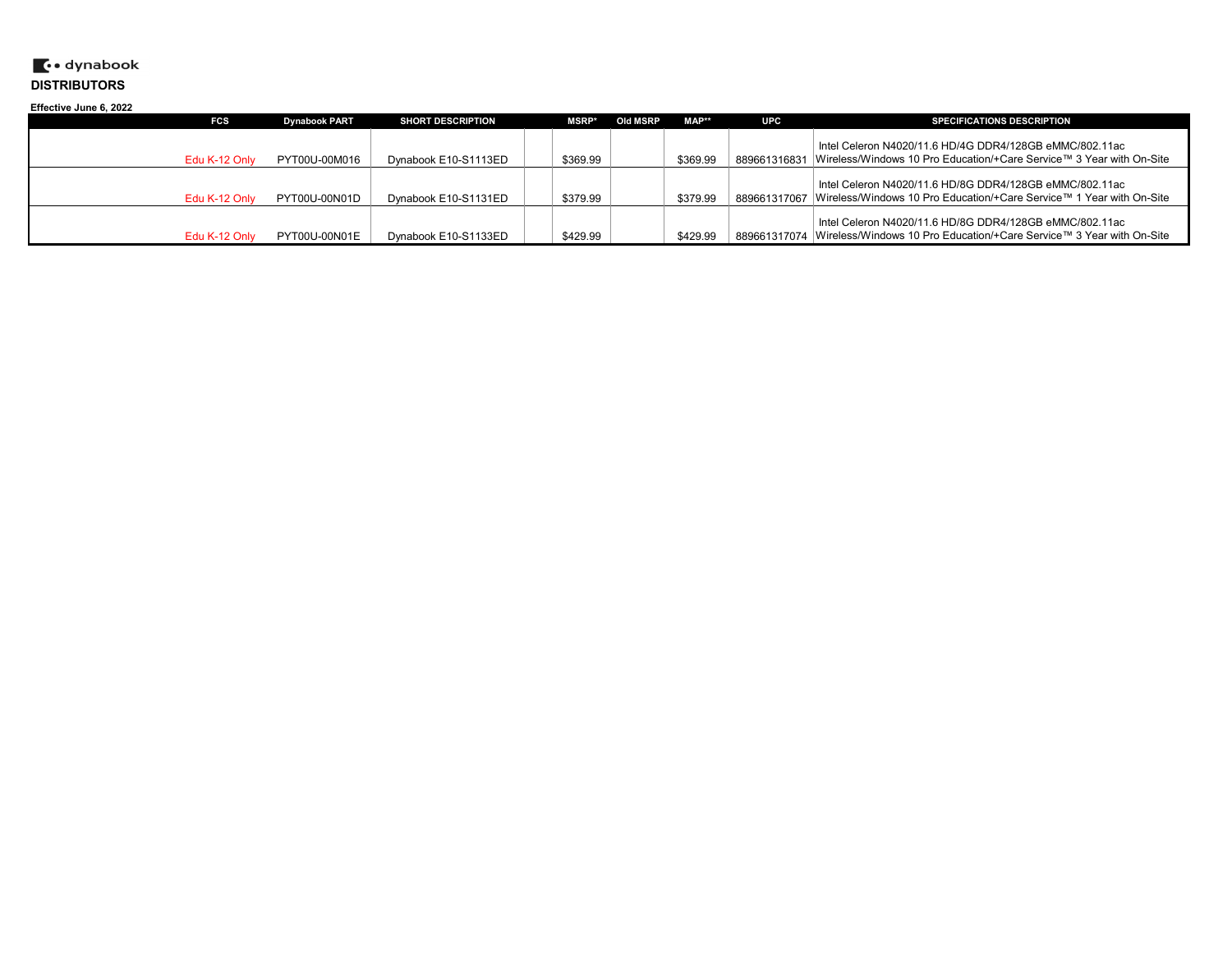# $\ddot{\bullet}$  dynabook

#### **DISTRIBUTORSEffective June 6, 2022**

| =………………………                   | <b>STATUS</b>         | <b>Dynabook PART</b> | <b>SHORT DESCRIPTION</b>                     |          | MSRP* OLD MSRP MAP** | <b>UPC</b>   | <b>SPECIFICATIONS DESCRIPTION</b>                                          |
|------------------------------|-----------------------|----------------------|----------------------------------------------|----------|----------------------|--------------|----------------------------------------------------------------------------|
| <b>POWER</b>                 |                       |                      |                                              |          |                      |              |                                                                            |
|                              |                       | PA5177U-1ACA         | 45W AC ADAPTER 19V                           | \$49.99  |                      |              | 022265721100   TOSHIBA 45W AC ADAPTER 19V, 2.37A                           |
|                              |                       | PA5367U-1ACA         | 65W AC ADAPTER 19V (Barrell Style)           | \$69.99  |                      | 889661315421 | TOSHIBA 65W AC ADAPTER 19V, 3.42A                                          |
|                              |                       | PA5352U-1ACA         | DYNABOOK 65W USB-C ADAPTER                   | \$69.99  |                      |              | 889661204572 DYNABOOK USB TYPE-C PD3.0 65W AC ADAPTER 2PIN                 |
|                              | Limited               | PA5318U-1AC3         | THUNDERBOLT 3 DOCK AC ADAPTER-100W           | \$69.99  |                      |              | 889661190417   THUNDERBOLT 3 DOCK AC ADAPTER 100W                          |
| <b>Docks</b>                 |                       |                      |                                              |          |                      |              |                                                                            |
|                              | <b>OBSOLETE</b>       | PA3927U-1PRP         | DYNADOCK USB 3.0                             | \$199.99 |                      |              | 883974669882 DYNADOCK USB 3.0                                              |
|                              |                       | PA3927U-2PRP         | DYNADOCK USB 3.0                             | \$199.99 |                      |              | 032017000049 Dynabook DYNADOCK USB 3.0                                     |
|                              | <b>OBSOLETE</b>       | PA5281U-2PRP         | THUNDERBOLT 3 DOCK                           | \$349.99 |                      |              | 889661186953   THUNDERBOLT 3 DOCK                                          |
|                              |                       | PS0120UA1PRP         | THUNDERBOLT 4 DOCK                           | \$349.99 |                      |              | 032017000155   THUNDERBOLT 4 DOCK                                          |
|                              |                       | PA5356U-1PRP         | DYNABOOK USB-C DOCK                          | \$239.99 |                      |              | 889661204589   DYNABOOK USB-C TYPE-C DOCK                                  |
| Cases                        |                       |                      |                                              |          |                      |              |                                                                            |
|                              | <b>DISONTINUED</b>    | PX1900E-2NCA         | dynabook Onyx Blue Sleeve for X30-X40 Series | \$59.99  |                      |              | 4062507024039 dynabook Onyx Blue Sleeve for X30-X40 Series with Pen Holder |
| <b>USB-C Adapters-Cables</b> |                       |                      |                                              |          |                      |              |                                                                            |
|                              |                       | PA5268U-1PRP         | USB-C TO LAN ADAPTER                         | \$44.99  |                      | 889661171102 | USB-C TO LAN ADAPTER                                                       |
|                              |                       | PA5269U-2PRP         | USB-C TO HDMI ADAPTER                        | \$44.99  |                      | 889661182214 | USB-C TO HDMI ADAPTER                                                      |
|                              |                       | PA5270U-1PRP         | USB-C TO VGA ADAPTER                         | \$44.99  |                      | 889661171133 | USB-C TO VGA ADAPTER                                                       |
|                              |                       | PS0001UA1PRP         | USB-C TO HDMI/VGA/LAN TRAVEL ADAPTER         | \$89.99  |                      | 889661195529 | USB-C TO HDMI/VGA/LAN TRAVEL ADAPTER                                       |
|                              |                       | PS0089UA1PRP         | USB-C - VGA/LAN ADAPTER                      | \$49.99  |                      | 889661313120 | USB-C TO VGA/LAN ADAPTER                                                   |
|                              | <b>DISONTINUED</b>    | PA5292U-1TAC         | THUNDERBOLT 3 ACTIVE CABLE 1.5M 5A           | \$69.99  |                      |              | 889661187080   THUNDERBOLT 3 ACTIVE CABLE 1.5M, 5A                         |
|                              | <b>NEW</b>            | PS0130UA1TAC         | THUNDERBOLT 4 ACTIVE CABLE (2.0M)            | \$79.99  |                      |              | 032017000216   THUNDERBOLT 4 ACTIVE CABLE                                  |
| <b>Input Devices</b>         |                       |                      |                                              |          |                      |              |                                                                            |
|                              |                       | PS0097NA1PEN         | PS0097NA1PEN, Dynabook Universal Pen         | \$74.99  |                      |              | 889661314615   PS0097NA1PEN, Dynabook Universal Pen                        |
|                              |                       | PA5261U-1ETS         | TruPen™/ Universal Pen Tips - Soft (5 pack)  | \$19.99  |                      |              | 889661129516   TruPen™/ Universal Pen Tips - Soft (5 pack)                 |
|                              |                       |                      |                                              |          |                      |              |                                                                            |
| <b>Security</b>              |                       |                      |                                              |          |                      |              |                                                                            |
|                              | DISCONTINUED PF125W9B |                      | 3M PRIVACY FILTER 16:9-PORTEGE X20W          | \$49.00  |                      |              | 051128798768   3M PRIVACY FILTER 16:9-PORTEGE X20W                         |
|                              | DISCONTINUED PF133W9B |                      | 3M PRIVACY FILTER 16:9-PORTEGE X30           | \$49.00  |                      |              | 051128789636   3M TOUCH LAPTOP PRIVACY FILTER 16:9 PORTEGE X30             |
|                              | DISCONTINUED PF140W9B |                      | 3M PRIVACY FILTER 16:9- TECRA X40            | \$49.00  |                      |              | 051128788493   3M TOUCH LAPTOP PRIVACTY FILTER 16:9 TECRA X40              |
|                              |                       |                      |                                              |          |                      |              |                                                                            |